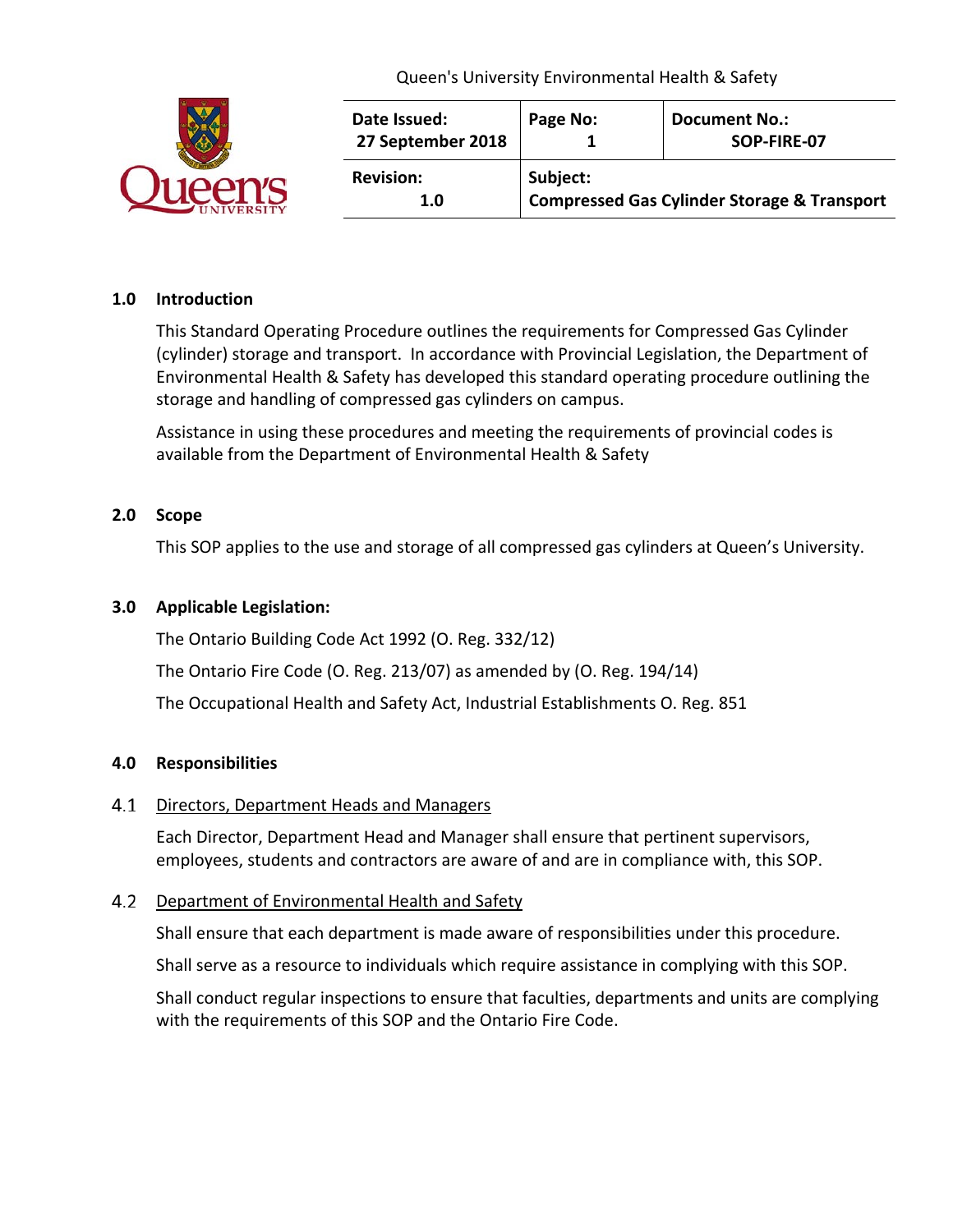

| Date Issued:<br>27 September 2018 | Page No:                                               | <b>Document No.:</b><br>SOP-FIRE-07 |  |  |
|-----------------------------------|--------------------------------------------------------|-------------------------------------|--|--|
| <b>Revision:</b>                  | Subject:                                               |                                     |  |  |
| 1.0                               | <b>Compressed Gas Cylinder Storage &amp; Transport</b> |                                     |  |  |

# **5.0 Transportation and handling of Compressed Gas Cylinders**

Protective caps must be installed over the valve any time a cylinder is moved.

Cylinders must not be lifted using the protective cap.

Cylinders must not be rolled on its side or dragged.

If moving less than 2 meters, it is acceptable to roll a cylinder on its base.

Moving a cylinder more than 2 meters must be done using a cart designed for cylinder transport.

Closed toed footwear is required to be worn for moving or handling cylinders.

## **6.0 Storage of Compressed Gas Cylinders**

### 6.1 General Storage Requirements

All cylinders must be stored upright and be secured from tipping at all times.

Cylinders not in use, shall have the protective cap installed.

Cylinders that will not be used for more than 2 weeks should have the regulator removed and the protective cap installed.

Cylinders shall be secured to a solid fixed surface such as a wall or sturdy lab bench.

Cylinders shall be restrained using a chain or a strap designed for securing cylinders. Rope, twine or bungie cords are not acceptable.

The chain or strap restraining the cylinder should be installed at a point approximately 2/3 the cylinder height off the floor.

It is preferred that each cylinder be individually secured.

No more than 3 cylinders may be nested against a wall or solid structure and secured by a strap or chain.

Cylinder storage racks are permitted (similar to Chernoff loading dock)

Cylinders must be individually secured any time a regulator is installed.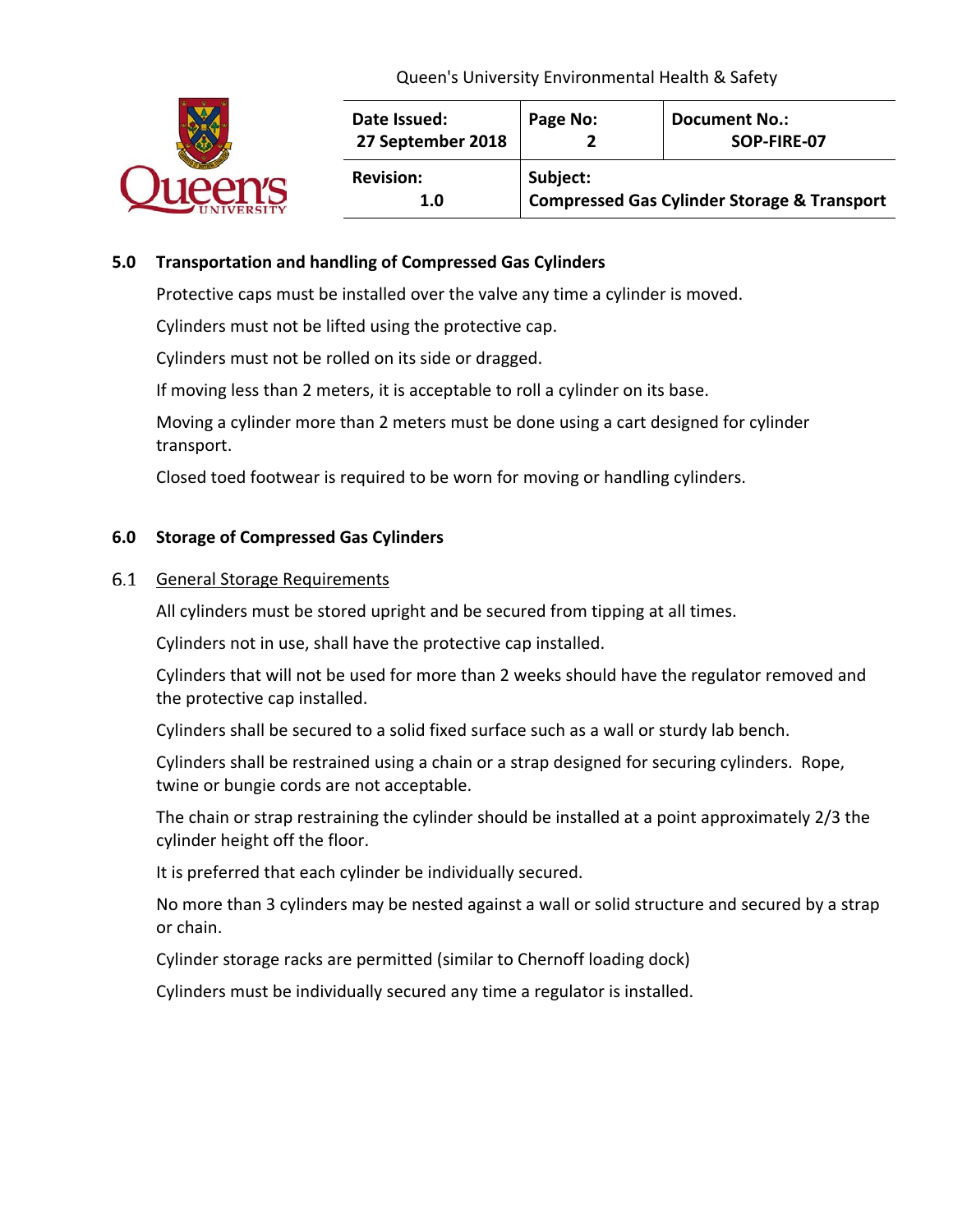

# 6.2 Outdoor Storage of Compressed Gas Cylinders

Outdoor locations for the storage of compressed gas cylinders must be approved by the Department of Environmental Health and Safety and must meet the following requirements:

- Requires a raised platform, walls or cage and a roof.
- Must be secured to prevent unauthorized access
- Most gas suppliers sell prebuilt gas storage cages that meet these requirements.

Outdoor storage locations must be selected to ensure the proper separation to building openings such as doors, windows that open, air intakes, etc. The distance to the opening is based on the aggregate capacity of gases to be stored:

- Up to  $170m^3 1.5m$
- $170 500m^3 7.5m$
- Over  $500m^3 15m$

#### $6.3$ Indoor Storage of Flammable Heavier than Air Gases

Flammable heavier than air gas cylinder storage locations must be approved by the Department of Environmental Health and Safety and must meet the following requirements:

- Maximum of 3 cylinders or aggregate capacity of 100kg, whichever is less.
- Storage area cannot be in a hallway that is an access to an exit.
- Storage location must be in a minimum 45-minute fire compartment and may not be in a basement or below grade.
- Room must have continuous ventilation to the outdoors (not part of the building's HVAC)

#### 6.4 Indoor Storage of Flammable Lighter than Air Gases

Flammable lighter than air gas cylinder storage locations must be approved by the Department of Environmental Health and Safety and must meet the following requirements:

- Maximum of  $60m<sup>3</sup>$  of expanded gas per fire compartment in a non-sprinklered building.
- Maximum of 170m3 of expanded gas per fire compartment in a sprinklered building.
- Storage area cannot be a hallway that is an access to an exit.
- Room must be ventilation to dissipate gas the building's HVAC is acceptable.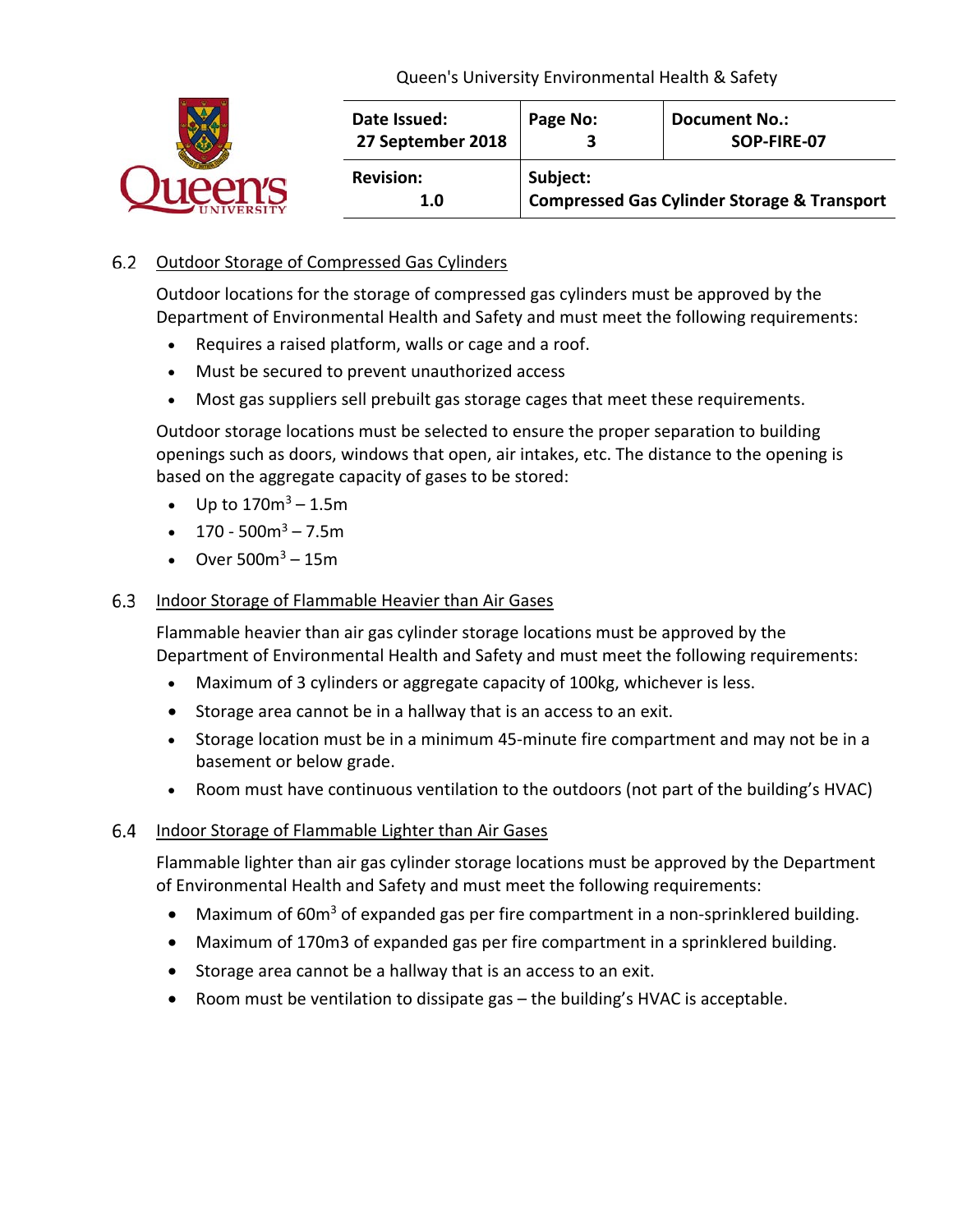|  | Date Issued:<br>27 September 2018 | Page No:                                                           | <b>Document No.:</b><br>SOP-FIRE-07 |
|--|-----------------------------------|--------------------------------------------------------------------|-------------------------------------|
|  | <b>Revision:</b><br>1.0           | Subject:<br><b>Compressed Gas Cylinder Storage &amp; Transport</b> |                                     |

## 6.5 Inert Gases

A dedicated storage room is not required, but is preferred.

Storage area should be ventilated to dissipate any gas leaks - the building's HVAC is acceptable.

Storage area cannot be located in a hallway that is an access to an exit.

A maximum of 150kg of inert gas may be stored in a single fire compartment.

## 6.6 Storage of Flammable Gases in Excess of the Amounts in Sections 6.3, 6.4 and 6.5

Indoor storage location for must be approved by the Department of Environmental Health and Safety.

Outdoor storage is permitted subject to Section 6.2 Outdoor Storage of Compressed Gas Cylinders.

## 6.7 Indoor Storage of Poisonous Gases

Poisonous gas cylinders must be stored in a dedicated room approved by the Department of Environmental Health and Safety and must meet the following requirements:

- Room must have a gas tight, 2-hour fire separation from the rest of the building
- Continuous ventilation to the outside.
- Room may not be used to store flammable gases.
- Room may not have any combustible materials.

## 6.8 Indoor Storage of Corrosive Gases

Corrosive gas cylinders must be stored in a dedicated room approved by the Department of Environmental Health and Safety and must meet the following requirements:

- Room must have a gas tight, 2-hour fire separation from the rest of the building
- Continuous ventilation to the outside.
- Room may not be used to store flammable gases.
- Room may not have any combustible materials.